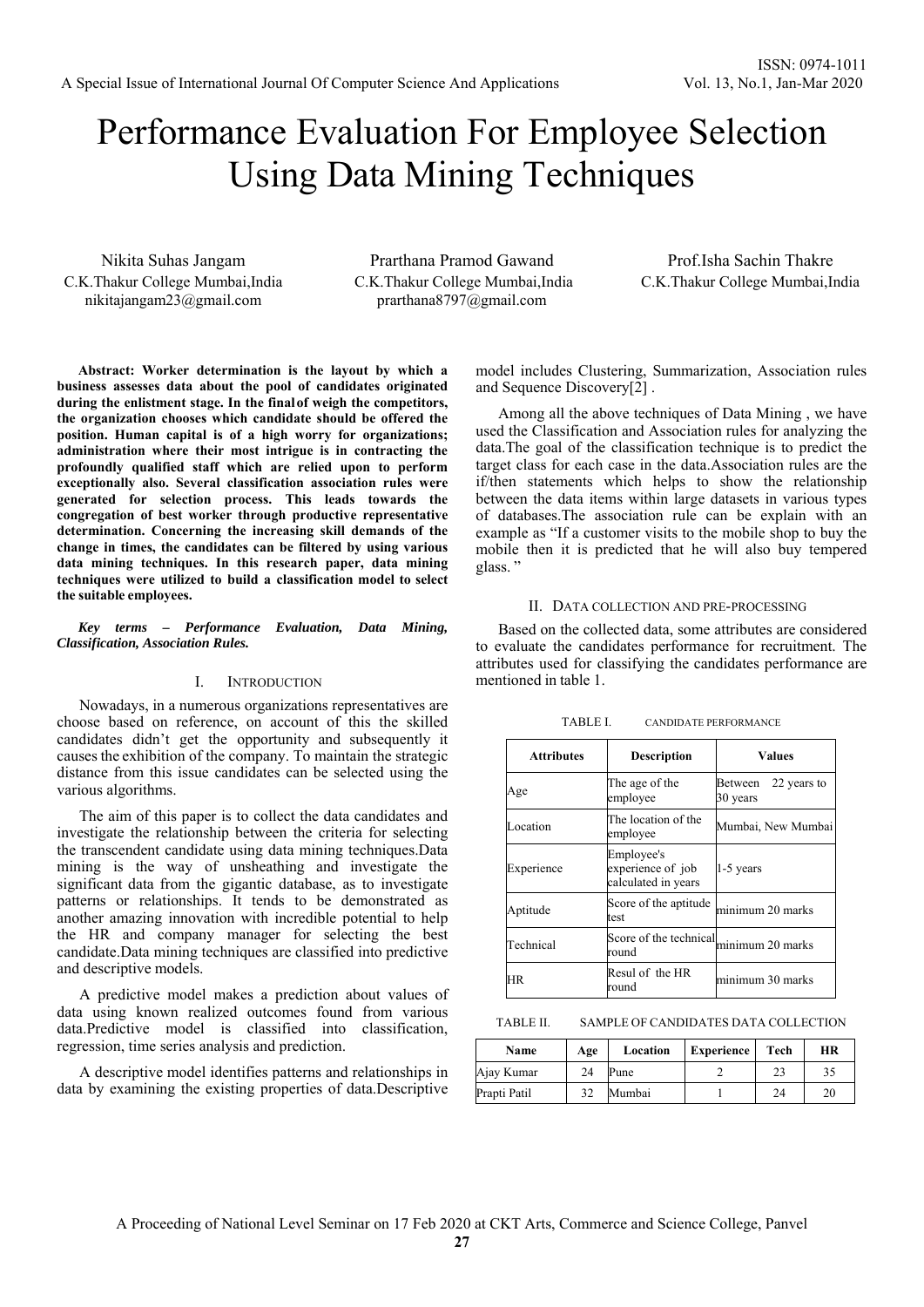## A Special Issue of International Journal Of Computer Science And Applications Vol. 13, No.1, Jan-Mar 2020

| Vinay Joshi   | 30 | Vashi  | 6              | 28 | 36 |
|---------------|----|--------|----------------|----|----|
| Dipali Patil  | 28 | Vashi  | $\theta$       | 21 | 27 |
| Akash Jadhav  | 26 | Mumbai | 3              | 25 | 36 |
| Pankaj Thakur | 25 | Mumbai | $\overline{c}$ | 20 | 38 |
| Harshad Mokal | 30 | Pune   | 5              | 25 | 25 |
| Satish More   | 31 | Panvel | 3              | 19 | 30 |
| Girish A More | 29 | Mumbai | $\overline{c}$ | 23 | 21 |
| Aruna S Patil | 23 | Pune   |                | 21 | 30 |

### III. RESEARCH METHODOLOGY

Association Rules: Association is defined as a data mining function that finds the probability of the co- occurrence of items in a collection. The relationships between co-occurring items are communicated as Association rules.

Given a set of items  $I = \{11, 12, \ldots, Im\}$  and a database of transactions D= $\{t1, t2, \ldots, tn\}$  where ti= $\{l11, l12, \ldots, l1k\}$  and lij  $\in$  I,an association rule is an implication of the form  $X \Rightarrow Y$ where  $X, Y \subset I$  are sets of items called Itemsets and X ∩ Y=∅[1].The strength of the Association Rule can be measured in terms of its support and confidence.

The Support(s) for an association rule  $X \Rightarrow Y$  is the percentage of transaction in the database that contains X ∪ Y. The Confidence  $(\infty)$  for an association rule X=> Y is the ratio of the number of transactions that contain X ∪ Y to the number of transactions that contain X[4].

The association between various data items can be discovered by mining Multilevel Association Rules, Multidimensional Association Rules and/or Quantitative Association Rules. Multilevel Aquan1 ∧ Aquan2 → Acat

We have mined quantitative association rules from the preprocessed data as mentioned in the table 3.

| <b>Association Rule</b>                                                                                                                                                                                    | Sup- port<br>(%) | Confi-<br>Dence<br>(%) |
|------------------------------------------------------------------------------------------------------------------------------------------------------------------------------------------------------------|------------------|------------------------|
| $age(C1, 22, .30)$ <sup><math>\land</math></sup> location("pune") $\land$<br>experience(c1,15) $\text{aptitude}(2030)$<br>technical $(2030)^{\text{h}}$ r $(3040)$<br>->Candidate $grade(C1, "Excellent")$ | 30               | 100                    |
| age(C2,3040)^location("mumbai")^<br>experience(c1,15) $\text{aptitude}(2030)$<br>technical $(2030)^{\text{h}}$ r $(2030)$<br>$\sim$ Candidate grade(C2,"poor")                                             | 10               | 25                     |
| $age(C3,2230)^{\wedge}location("airoli")^{\wedge}$<br>experience(c1,>5)^aptitude(2030)^<br>technical $(2030)^{\text{h}}$ r $(3040)$<br>->Candidate grade(C3,"Excellent")                                   | 10               | 100                    |
| $age(C4,2230)^{\wedge}location("vashi")^{\wedge}$<br>experience(c1,15) $\text{aptitude}(2030)$<br>technical $(2030)^{\text{h}}$ r $(2030)$<br>->Candidate_grade(C4,"poor")                                 | 10               | 100                    |

TABLE III. ASSOCIATION RULES

ISSN: 0974-1011

| age(C5,2230)^location("mumbai")^<br>experience(c1,15)^aptitude(1020)^<br>technical $(2030)^{\text{h}}$ r $(3040)$<br>->Candidate grade(C5,"Excellent")                         | 30 | 75  |
|--------------------------------------------------------------------------------------------------------------------------------------------------------------------------------|----|-----|
| age(C6,2230)^location("mumbai")^<br>experience(c1,15)^aptitude(2030)^<br>technical $(1020)^{\text{h}}$ r $(3040)$<br>->Candidate grade(C6,"Excellent")                         | 30 | 75  |
| $age(C7,2230)^{\wedge}location("pune")^{\wedge}$<br>experience(c1,15) $\text{aptitude}(2030)$<br>technical $(2030)^{\text{th}}r(2030)$ -<br>>Candidate grade(C7,"Average")     | 30 | 100 |
| $age(C8, 2230)^{\wedge}location("panvel")^{\wedge}$<br>experience(c1,15) $\text{aptitude}(1020)$<br>technical $(1020)^{h}$ r $(3040)$<br>$\sim$ Candidate grade $(C8$ ,"poor") | 10 | 100 |
| $age(C9, 22, .30)^{\wedge} location("mumbai")^{\wedge}$<br>experience(c1,15)^aptitude(2030)^<br>technical $(2030)^{\text{h}}$ r $(3040)$<br>->Candidate grade(C9,"Average")    | 30 | 75  |
| $age(C10,2230)^{\wedge}location("pune")^{\wedge}$<br>experience(c1,15) $\text{aptitude}(1020)$<br>technical $(2030)^{\text{h}}$ r $(3040)$<br>->Candidate_grade(C10," poor")   | 30 | 100 |

#### IV. CLASSIFICATION

Classification is an analytical task where the classifier is used to assume the categorical labels i.e. Classes.

Given a database  $D = \{t1, t2, \ldots, t_n\}$  of tuples (items, records) and a set of classes  $C = \{c1, \ldots, cm\}$ . The

classification problem is to define a mapping  $f : D \to C$ where each ti is assigned to one class. A class, C<sub>j</sub>, contains accurately those tuples mapped to it; i.e.  $Cj = \{ti \mid f(t) = Cj,$ 1≤i≤n, and ti  $\in$  D  $\{2\}$ .

Classification is a process that works in two step in which data are interpreted for descriptive goals. The first step consist of the learning step (or training phase) in which the classifier is built describing a predetermined set of data classes or concepts. A classification algorithm constructs the classifier by analyzing or "learning from" a training set made up of database tuples and their associated class lables.A tuples, X, is spoken to by a n-dimensional property vector  $X=(x_1,x_2,...)$ ..xn),depicting n estimations made on the tuple from n database properties, individually, A1,A2,… ..An. each tuple, X, is expected to have a place with a predefined class.

The learning step expands with use of model for classification which is the second step. First, the predictive accuracy of the classifier is calculated. A test set is use, made up of test tuples and their associated class labels. They are independent of the training tuples, meaning that they were not used to construct the classifier. The accuracy of a classifier on a given test set is the percentage of test set tuples that are effectively classified by the classifier. The associated class name of each test tuple is compared with the learned classifier's class prediction for that tuple. If the accuracy of the classifier is considered acceptable, the classifier can be used to classify future data tuples for which the class label is not known[2].